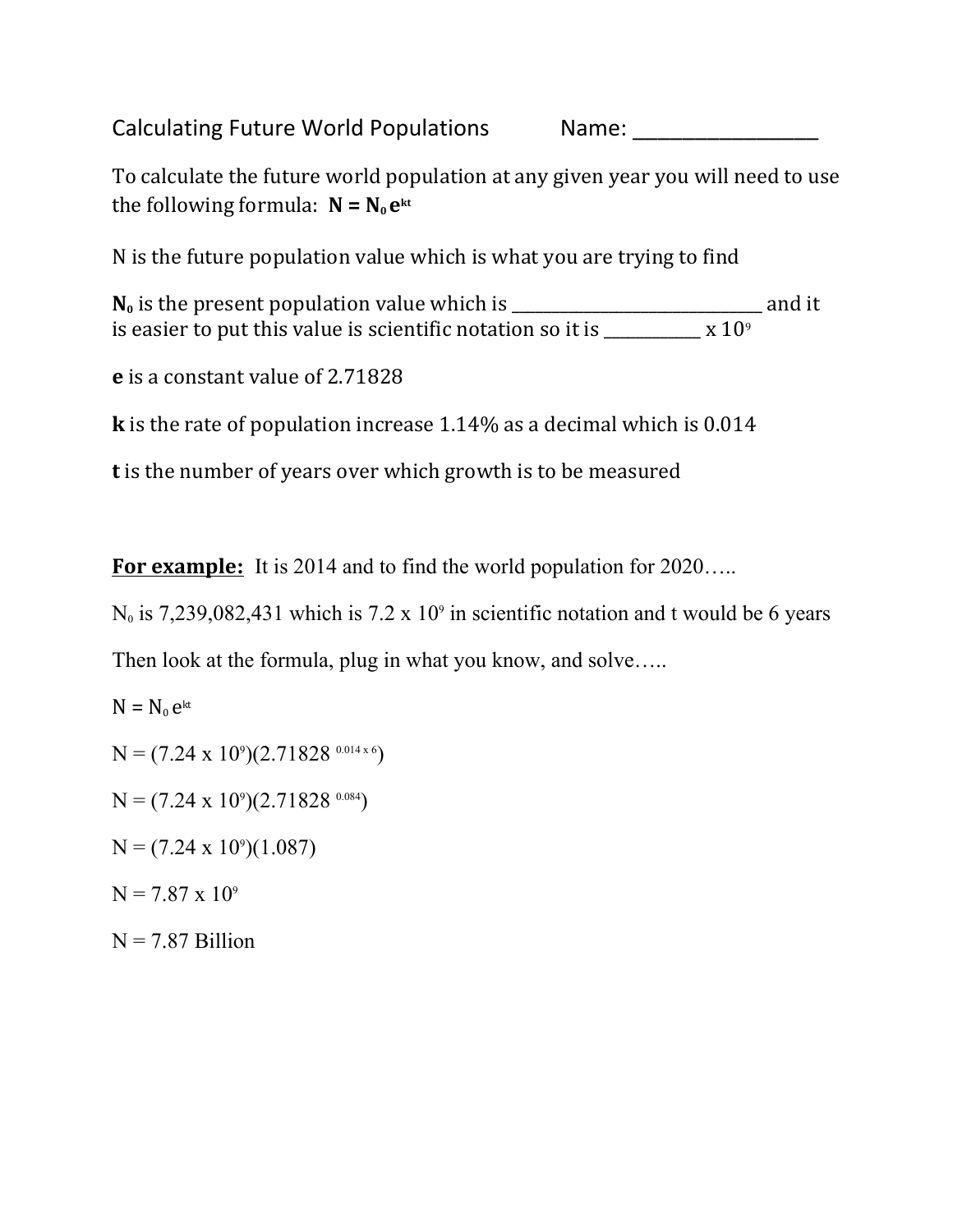Part A: Use the formula to find the population of these given years:

1. 2050

2. 2100

3. 2150

4. 2200

5. 2250

6. 2300